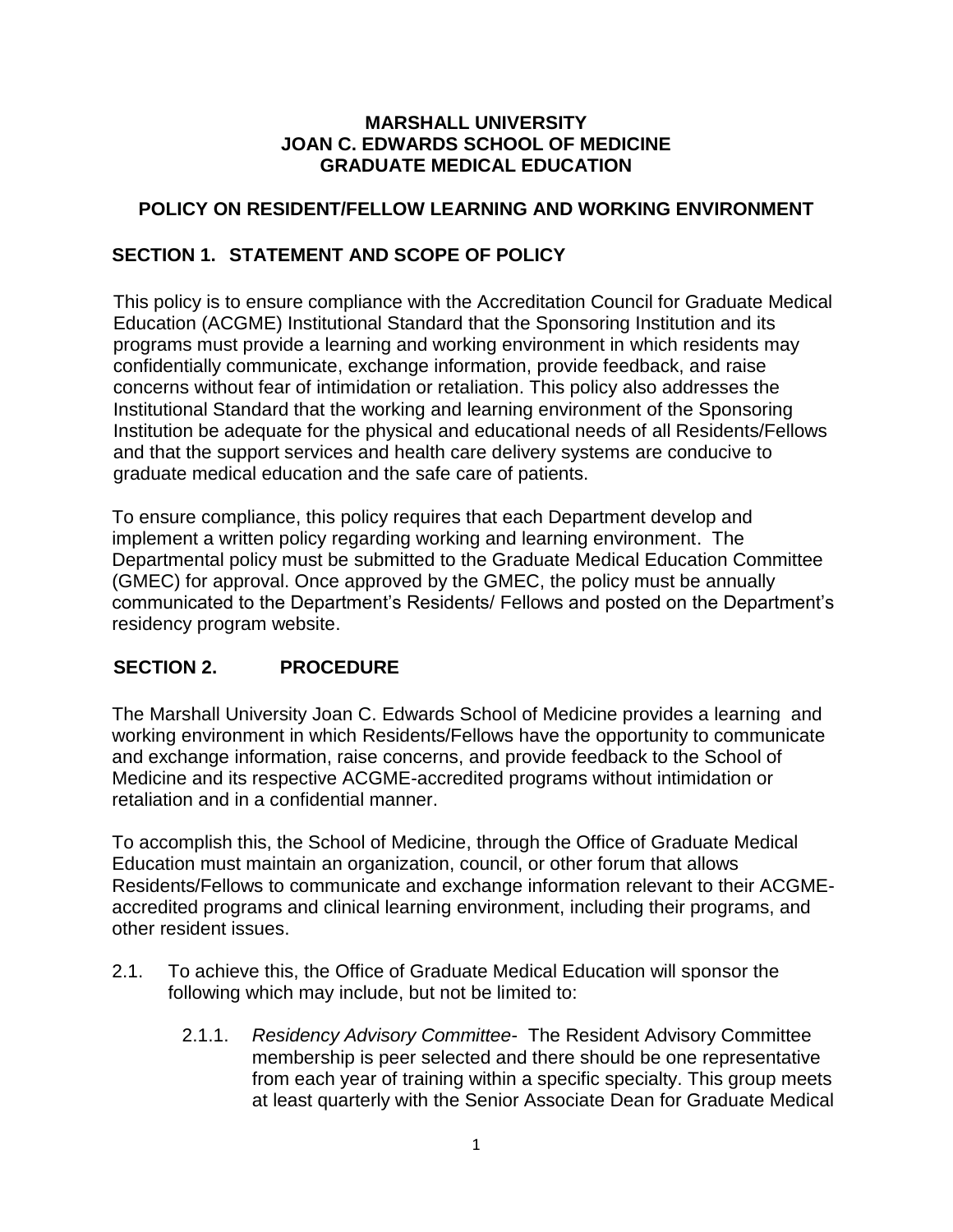Education or DIO to discuss issues affecting graduate medical education.

- 2.1.2. *Resident Forum-* The quarterly forum is a *trainee only* meeting that is open to all Residents/Fellows. The Forum provides an opportunity for all Residents/Fellows to discuss graduate medical education interests. The group elects a Chair to preside over the meetings and the Chair has voting membership on the Graduate Medical Education Committee (GMEC). The responsibility of the Chair includes presiding over the Forum, representing, and relaying Resident/Fellow comments to the administration and to the GMEC. All Residents/Fellows will have the opportunity to raise any question/concern to the forum. The Residents/Fellows attending this meeting will have the option to invite the DIO, faculty members, or other administrators to participate in future meetings to address specific items of concern.
- 2.1.3. *Dialogue/Data with the Dean-* This monthly forum is for Chief Residents to represent their program in bringing concerns, issues, and suggestions to the Medical School Dean. This forum is also used to develop data gathering and analysis skills.
- 2.1.4. *CLER The Air-* An on-line forum to provide Residents/Fellows/ Students and Faculty the opportunity to submit anonymous questions/concerns, reporting errors, adverse events, unsafe conditions, and near misses in a protected manner, free from reprisal to the Office of Graduate Medical Education. Since the questions and concerns are anonymous, Residents and Fellows will not have retribution as a result of a submission to the website.
- 2.2. The School of Medicine, its departments and participating sites will provide Residents/Fellows with support services and the development of health care delivery systems to minimize work that is extraneous to the Resident's/Fellow's program's educational goals and objectives. These services and systems will ensure that the Residents'/ Fellows' educational experience is not compromised by excessive reliance on the Residents/Fellows to fulfill non-physician service obligations. These services include providing but are not limited to:
	- 2.2.1. *Patient Support Services:* Adequate and appropriate patient support services such as peripheral intravenous access placement, phlebotomy, laboratory, and patient transportation services must be provided in a manner appropriate to and consistent with educational objectives and quality/safe patient care.
	- 2.2.2. *Laboratory/pathology/radiology services:* Laboratory, pathology, and radiology services must be available and in place to support timely and quality/safe patient care.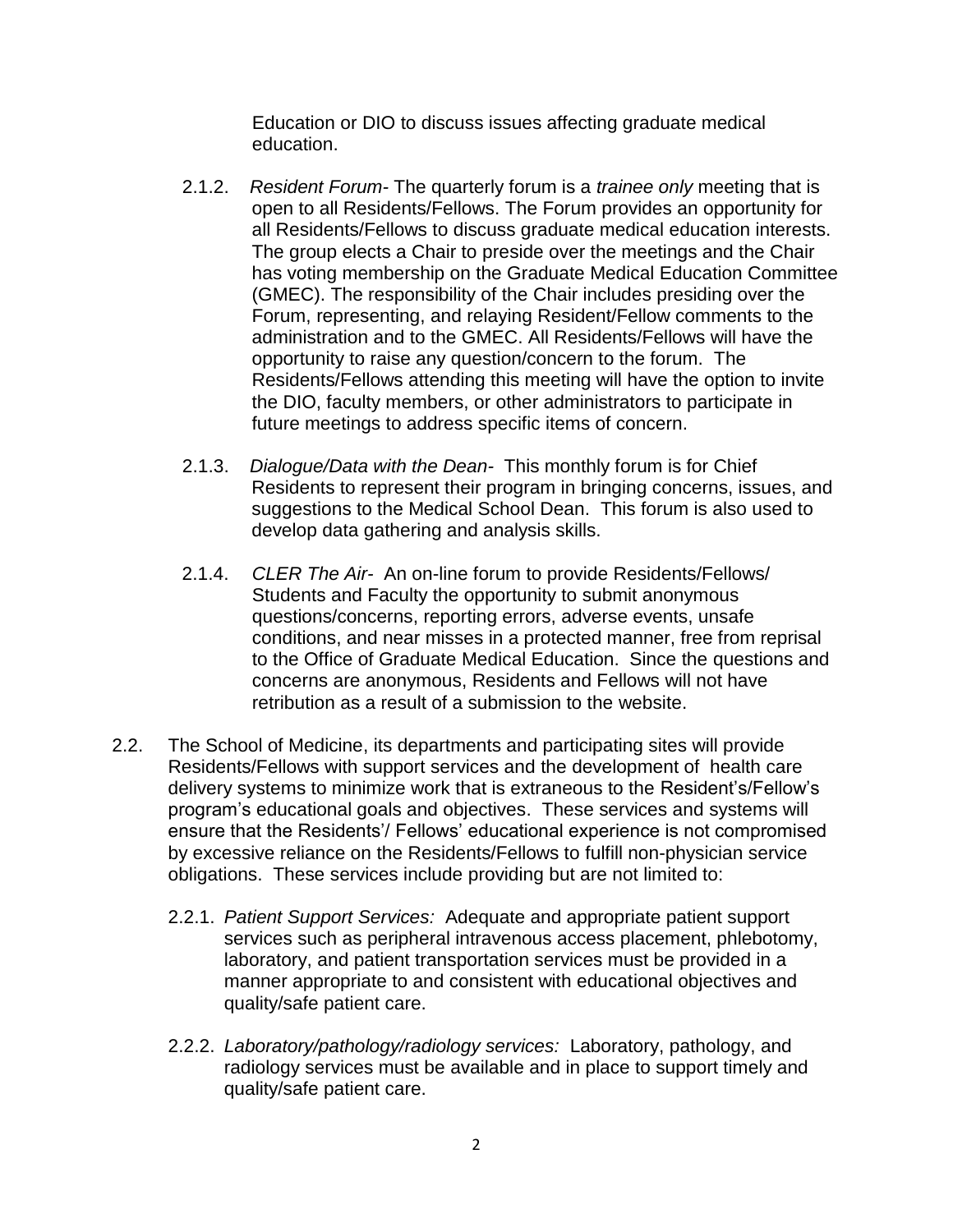- 2.2.3. *Medical Records*: A medical records system that is available at all times and adequately supports quality/safe patient care; Resident's /Fellow's education, quality improvement activities, and, provide a resource for scholarly activities. Training on the medical records system must be provided to the Residents/ Fellows.
- 2.3. The School of Medicine and the Departments and the affiliated hospitals will ensure a healthy and safe working environment that provides for:
	- 2.3.1. *Food Services:* All participating sites must offer Residents/Fellows with 24-Hour access to food services with healthy options while on duty.
	- 2.3.2. *Sleep/Rest Quarters:* All participating sites must offer Residents/Fellows access to safe, quiet, and private sleep/rest quarters to mitigate fatigue and to support education and safe patient care.
	- 2.3.3. *Security/safety:* All participating sites must provide security and personal safety measures to resident/fellow for parking facilities, sleep/rest quarters, and hospital and institutional grounds. Security must be available at the hospitals to take Residents/Fellows to their cars at any time, including inclement weather and after dark. Cabell Huntington Hospital Security is also available to Residents/Fellows for limited roadside assistance such as lockout services (opening locked cars) and a battery boost (jump-start).

### **SECTION 3. PATIENT CARE IN THE LEARNING AND WORKING ENVIRONMENT**

The School of Medicine is responsible for oversight and documentation of Resident/Fellow engagement in improvement processes within patient care and the learning and working environment. To ensure compliance, the Graduate Medical Education Committee will require Departments to initiate Learning and Working Environment Programs and Policies to include specifically the following provisions:

- 3.1. *Patient Safety:* Residents/Fellows must:
	- 3.1.1. Report errors, adverse events, unsafe conditions, and near misses in a protected manner that is free from reprisal.
	- 3.1.2. Contribute to inter-professional root cause analysis or other similar risk reduction teams.
- 3.2. *Quality Improvement:* Residents/Fellows must have:
	- 3.2.1. Access to systems data to improve systems of care, reduce health care disparities and improve patient outcomes.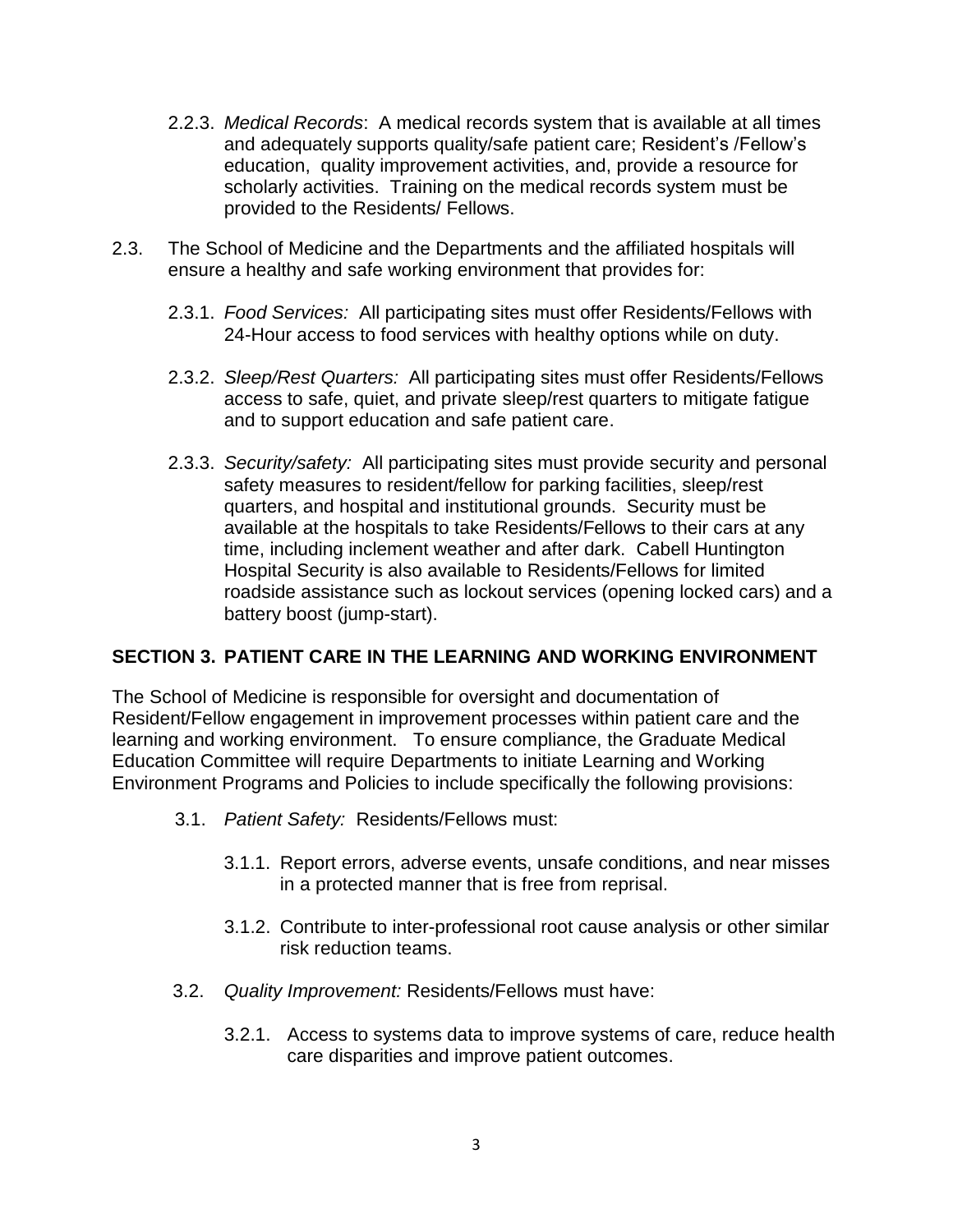- 3.2.2. Opportunities to participate in inter-professional quality improvement initiatives.
- 3.3. *Transitions of Care:* The policy must provide for the
	- 3.3.1. Facilitation of professional development for faculty members and Residents/ Fellows regarding effective transitions for care.
	- 3.3.2. Engagement of Residents/Fellows in standardized transitions of care consistent with the setting and type of patient care.
- 3.4. *Supervision:* The policy must provide for the
	- 3.4.1. Supervision of Residents/Fellows consistent with institutional and program-specific policies.
	- 3.4.2. Incorporation of mechanisms by which Residents/Fellows can report inadequate supervision in a protected manner that is free from reprisal.
- 3.5. *Duty Hours, Fatigue Management, and Mitigation:* The policy must provide for the
	- 3.5.1. Implementation of Resident/Fellow duty hour stipulations consistent with the Common and specialty/ subspecialty-specific requirements. The policy must also provide means to address areas of non-compliance in a timely manner.
	- 3.5.2. Incorporation of systems of care and learning and working environments that facilitate fatigue management and mitigation for Residents/Fellows.
	- 3.5.3. Incorporation of mandatory Faculty and Resident/Fellow participation in the Office of Graduate Medicine Education's educational program on fatigue management and mitigation.
- 3.6. *Professionalism:* The Policy must provide systems to educate and monitor:
	- 3.6.1. Residents'/Fellows' and core faculty members' fulfillment of educational and professional responsibilities, including scholarly pursuits.
	- 3.6.2. Accurate and honest reporting of duty hours information by Residents/ Fellows.
	- 3.6.3. Identification of resident mistreatment.